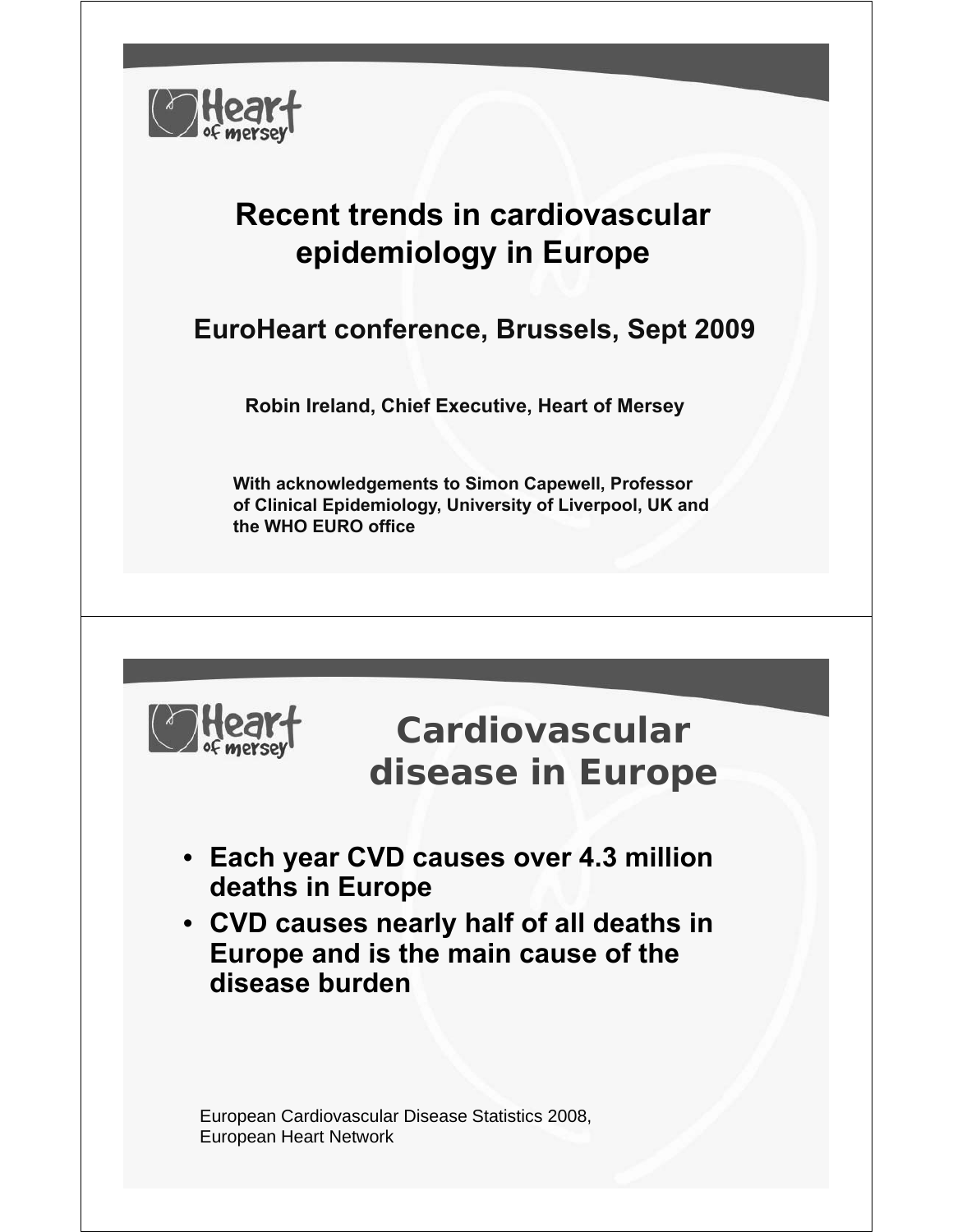## **Leading conditions in Europe**

| <b>Disease</b>              | <b>Disease burden</b><br>(DALYS) | <b>Deaths</b> |
|-----------------------------|----------------------------------|---------------|
| Cardiovascular diseases     | 23%                              | 52%           |
| Neuropsychiatric disorders  | 20%                              | 3%            |
| Cancer                      | 11%                              | 19%           |
| Digestive diseases          | 5%                               | 4%            |
| <b>Respiratory diseases</b> | 4%                               | 4%            |
| Diabetes mellitus           | 1%                               | $1\%$         |
| Musculoskeletal diseases    | 4%                               | 0%            |
| Sense organ disorders       | 4%                               | $0\%$         |
| <b>Other NCDs</b>           | 5%                               | 2%            |
| Total                       | 77%                              | 86%           |

#### **CVD causes more >50% of all deaths in Europe**



**C di l t lit ( t 65 ) i th WHO E R i Cardiovascular mortality (up to 65 years) in the WHO European Region**

*….and is a main contributor to the almost 20 year difference in life*  expectancy across Europe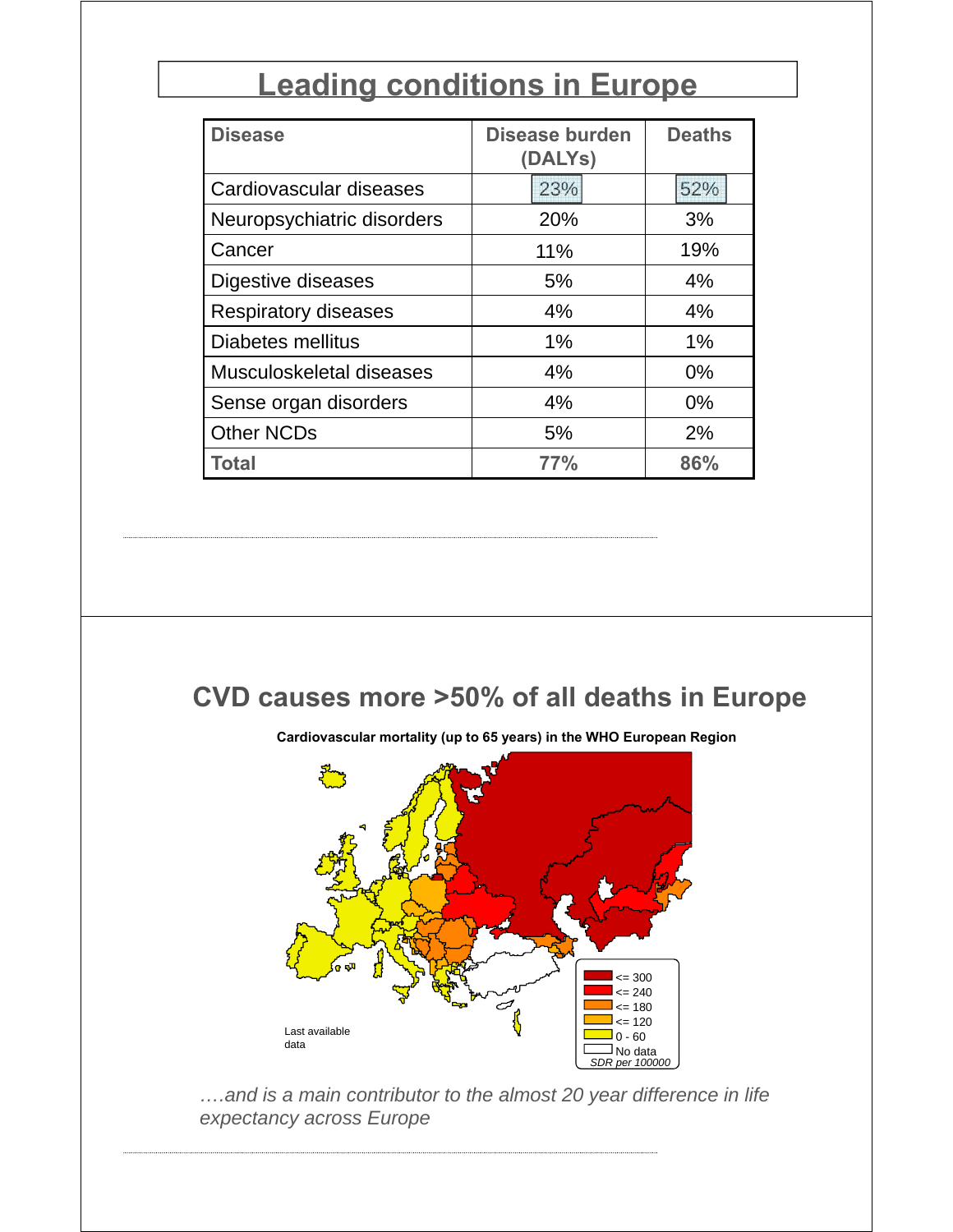#### **Widening gaps between & within countries**

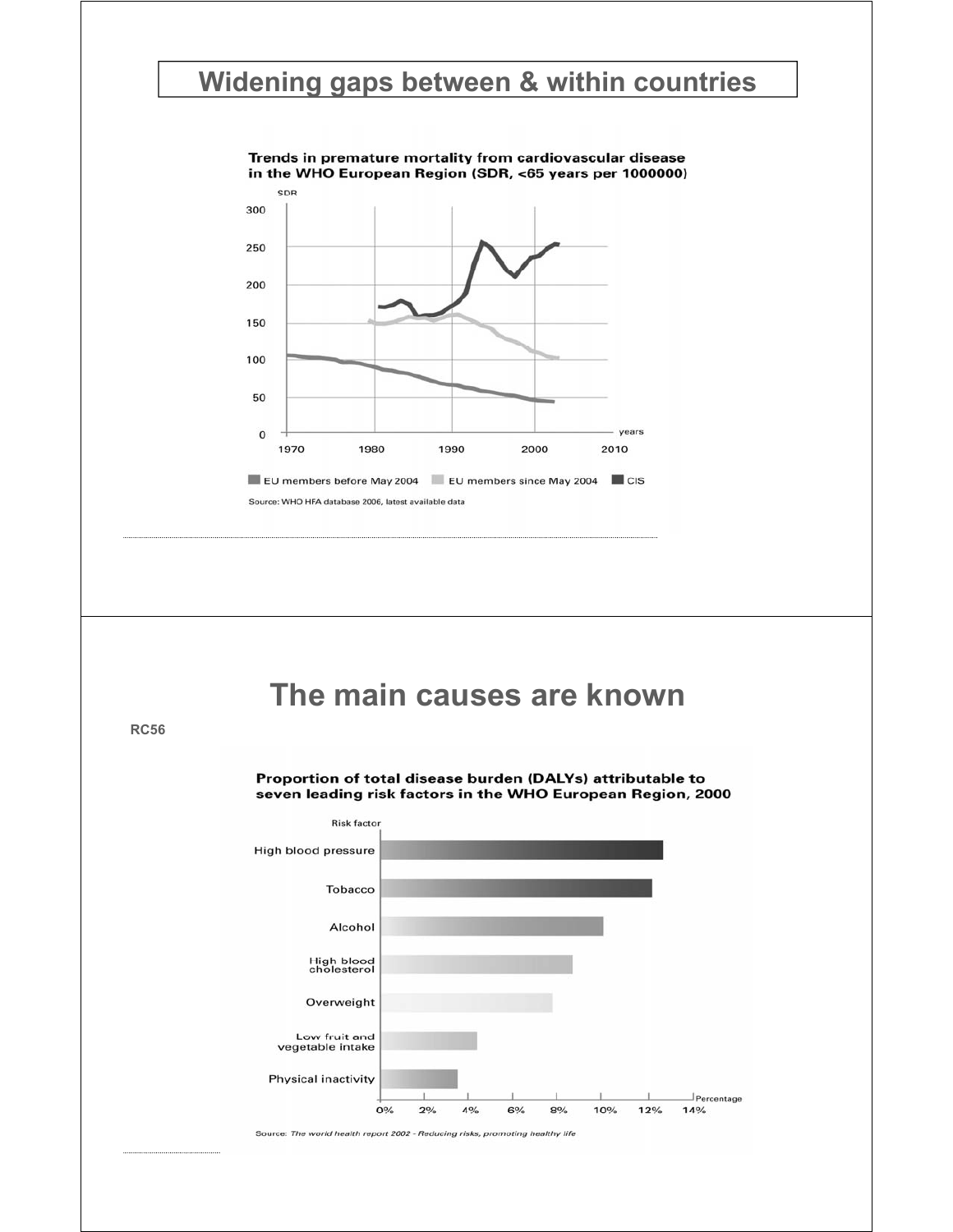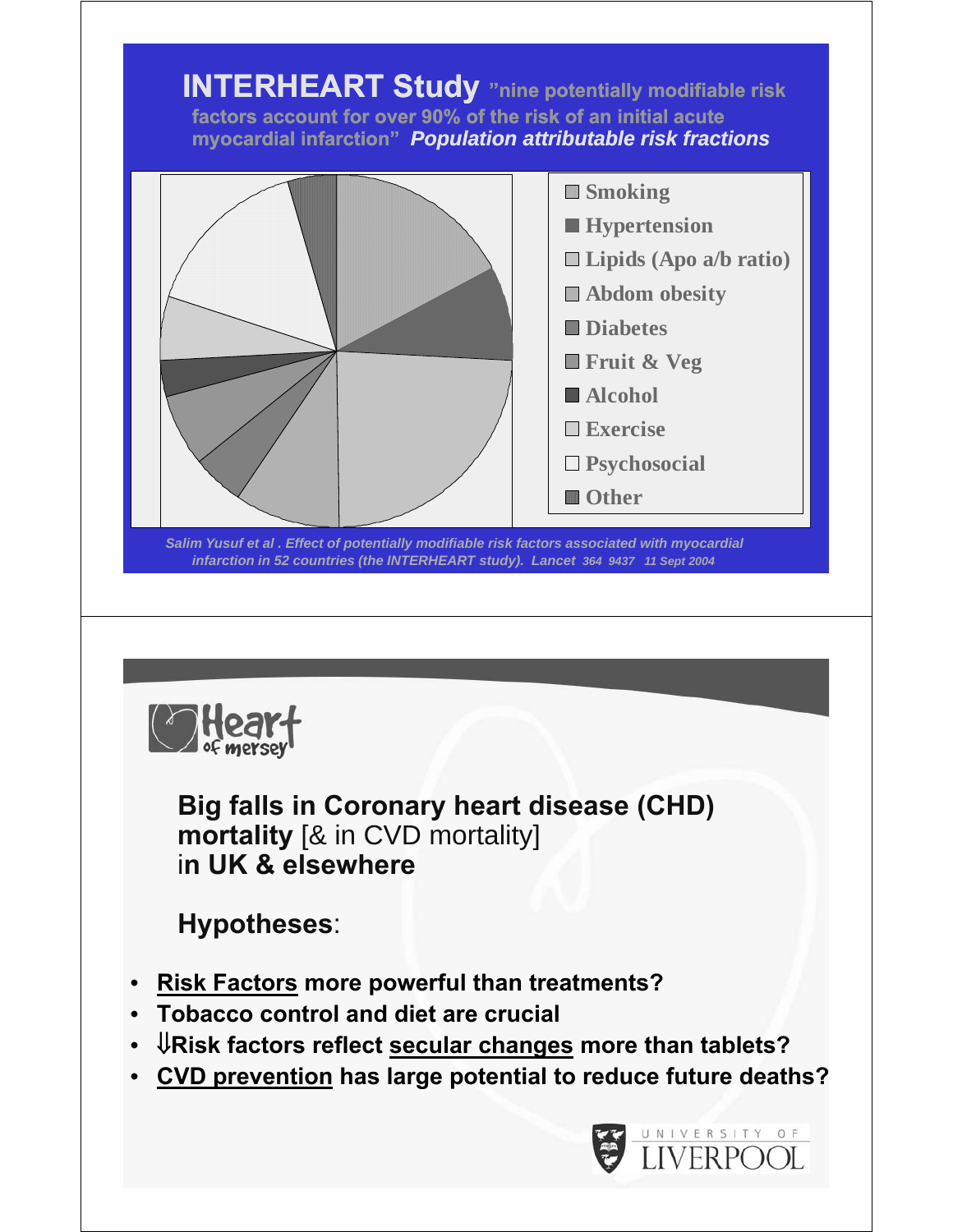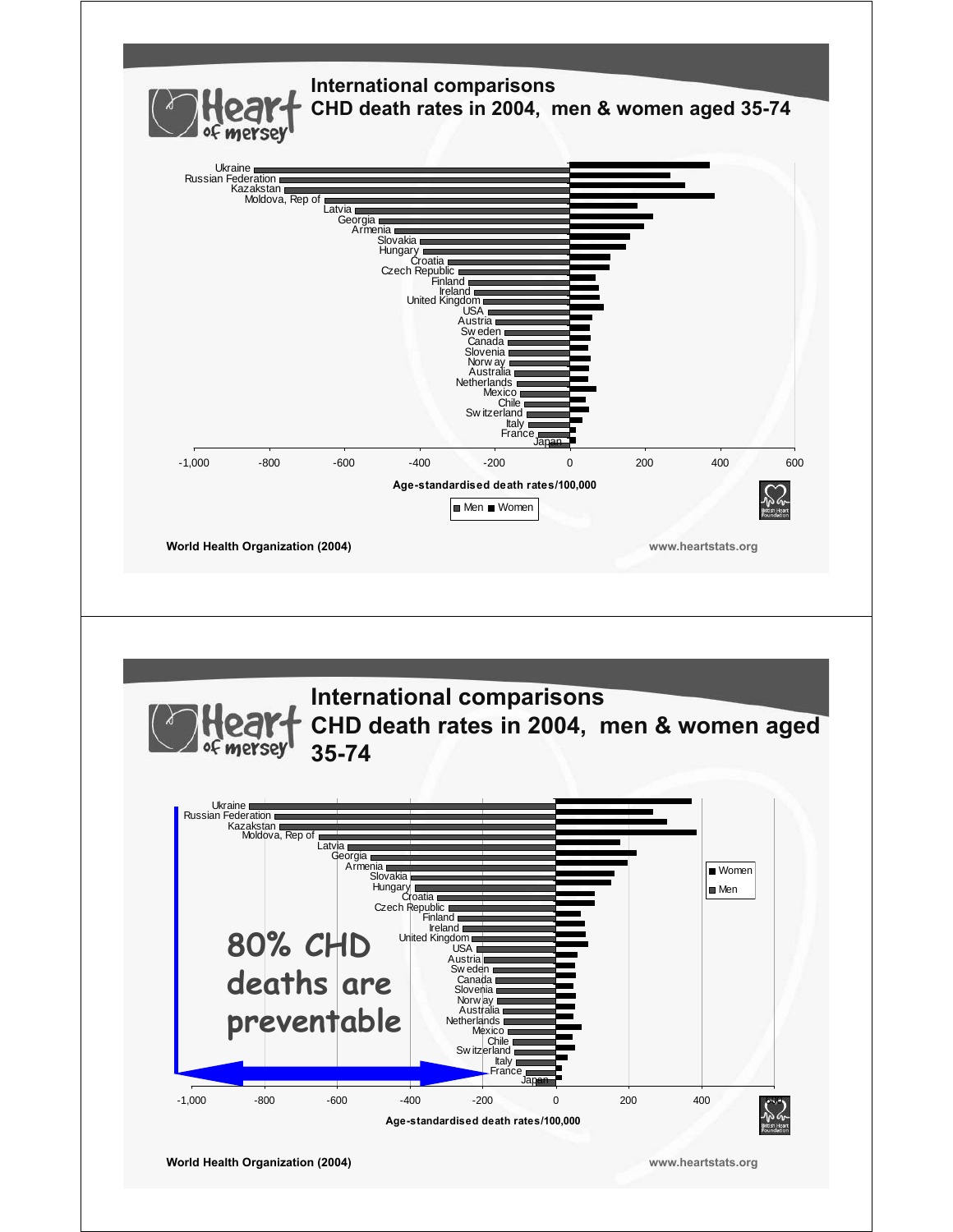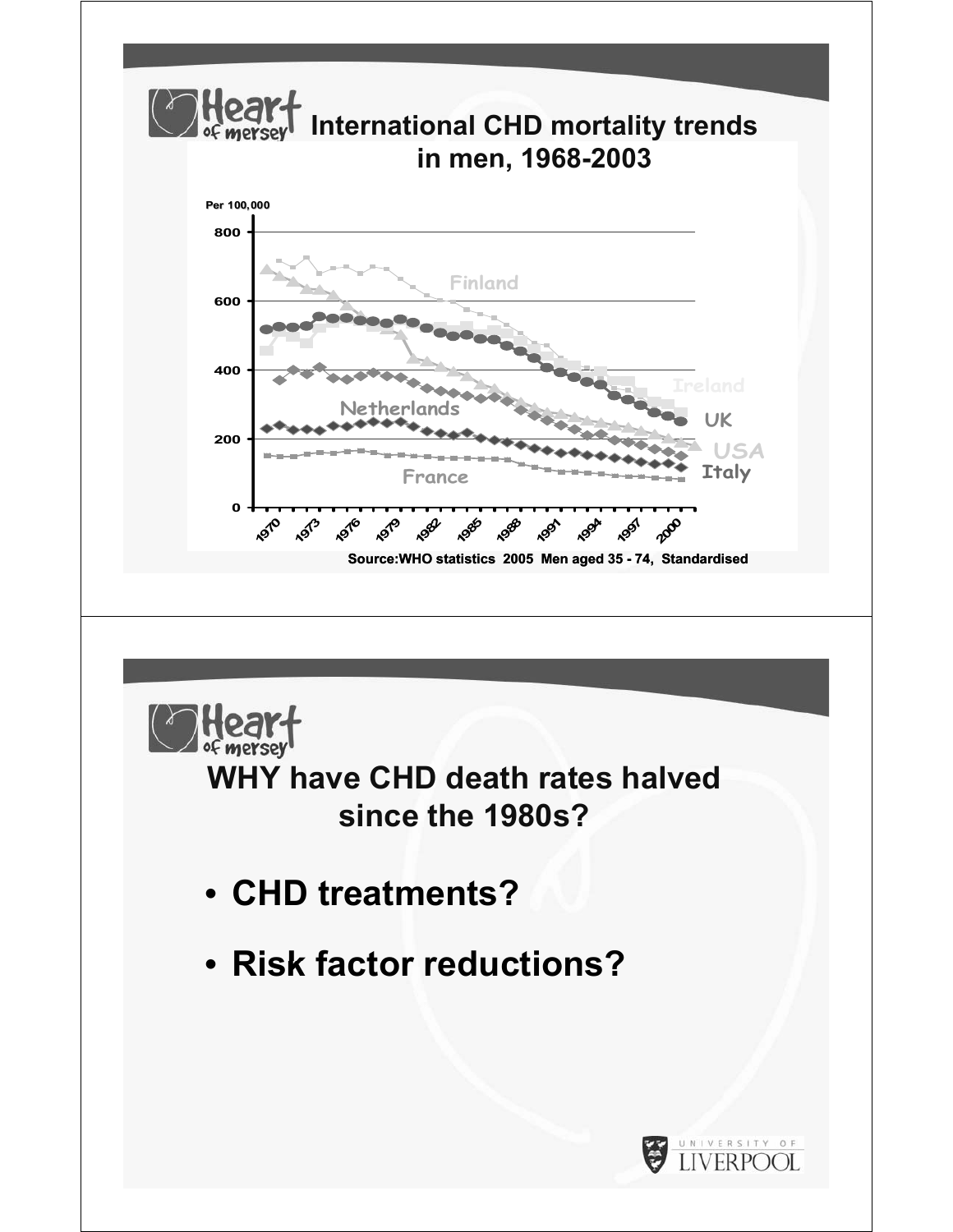



# **Addressing prevention & policy issues How can we**

- *Explain* falls in CHD mortality?
- *Integrate* treatment trends & risk factor trends?
- *Simultaneously consider* vast amounts of data?
- *Quantify benefits* from

treatments & risk factors?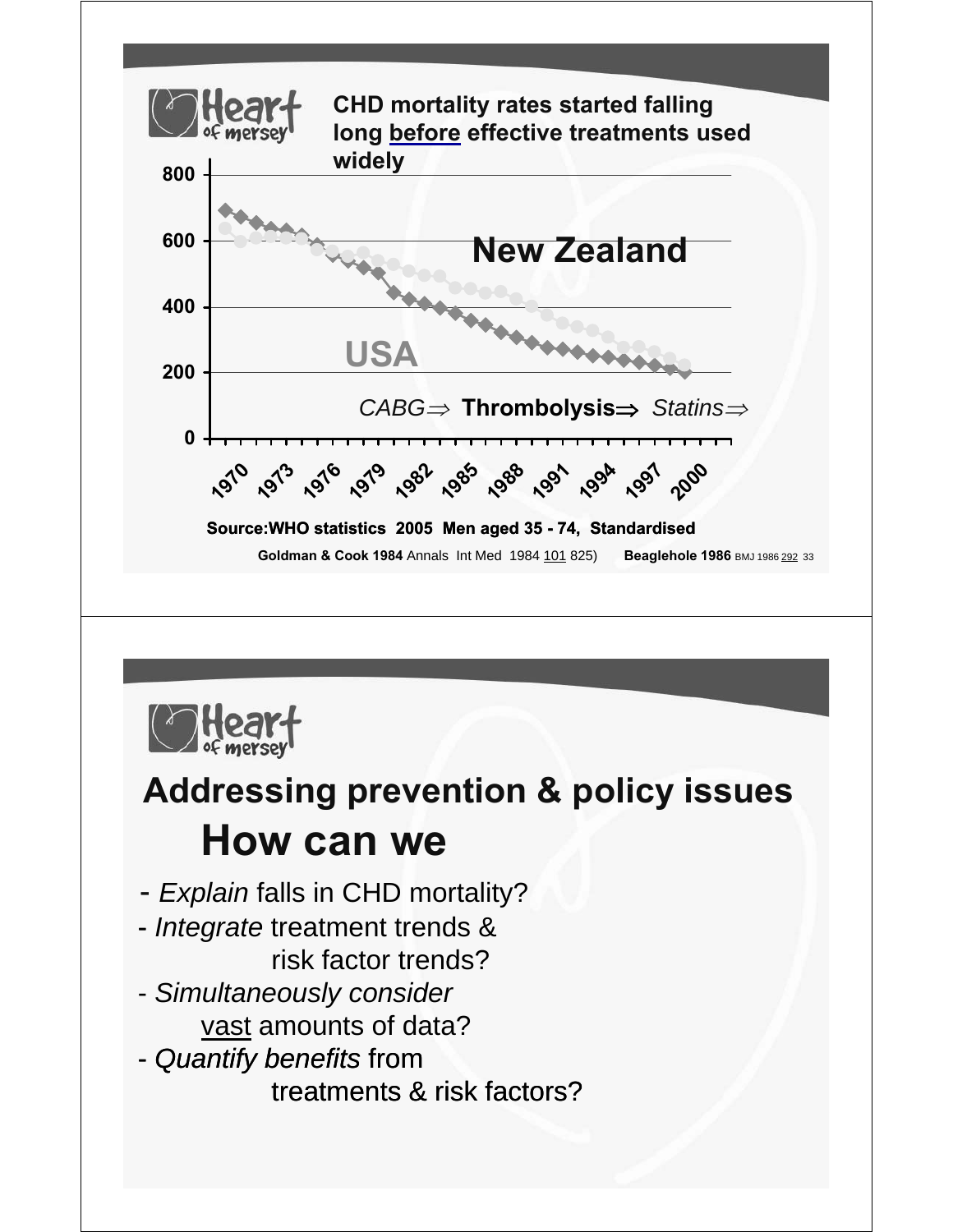

# **Addressing prevention & policy issues How can we**

- *Explain* falls in CHD mortality?

- *Integrate* treatment trends & risk factor trends?
- *Simultaneously consider* vast amounts of data?
- *Quantify benefits* from

treatments & risk factors?

Build a model…!



# **What is modelling?**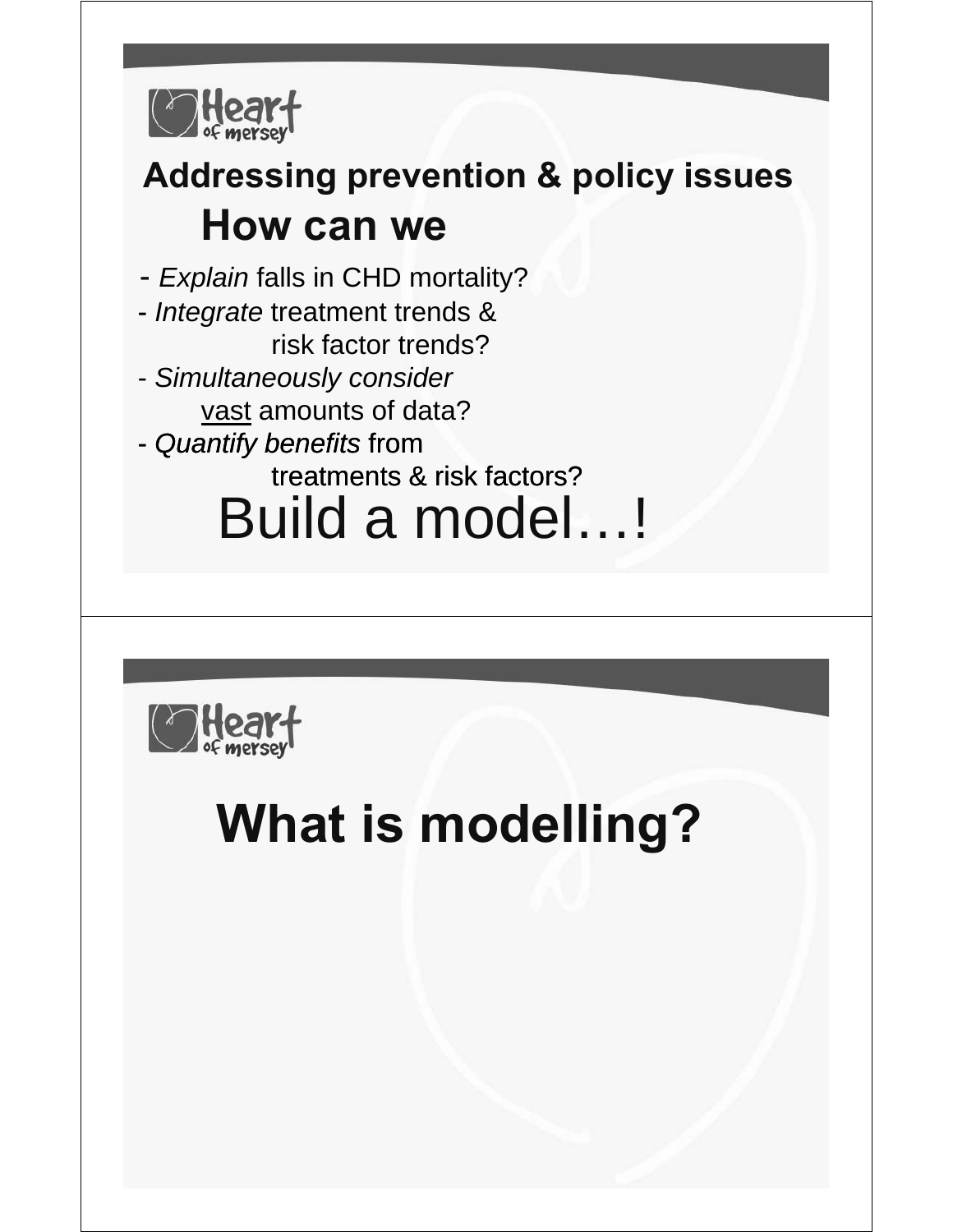

# **What is modelling? a simplification of reality**





## **What is modelling? a simplification of reality**

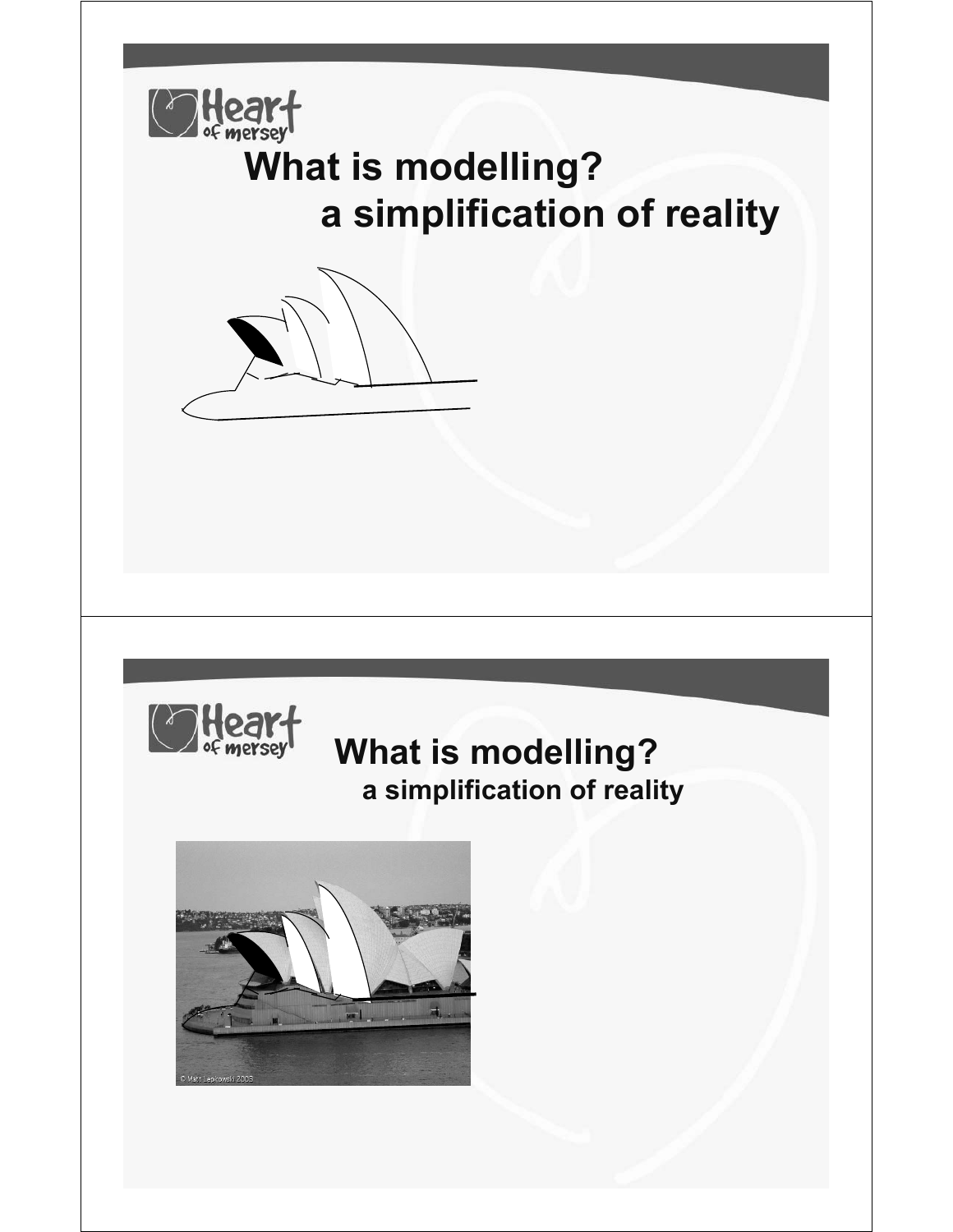

#### **Original Aims**

**To explain falls in CHD mortality in recent decades in S tl d / E l d & W l / I l d Scotland / England & Wales / Ireland New Zealand / Finland /USA & rises in China**

**Subsequent Aims Subsequent**

**To predict future trends in CVD mortality To compare policy options compare policy for reducing CVD for reducing**



**NEJM 2007; 356: 2388**.

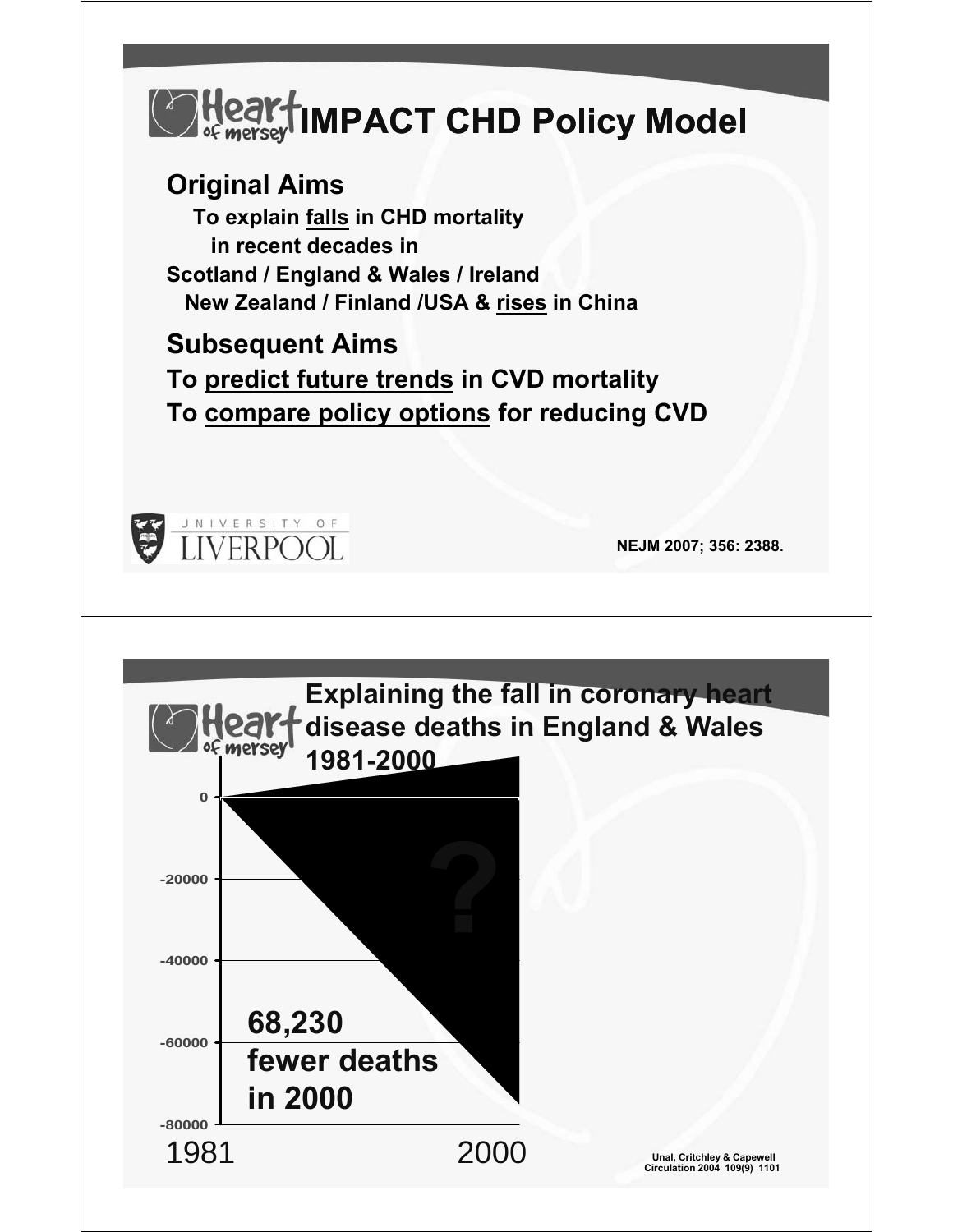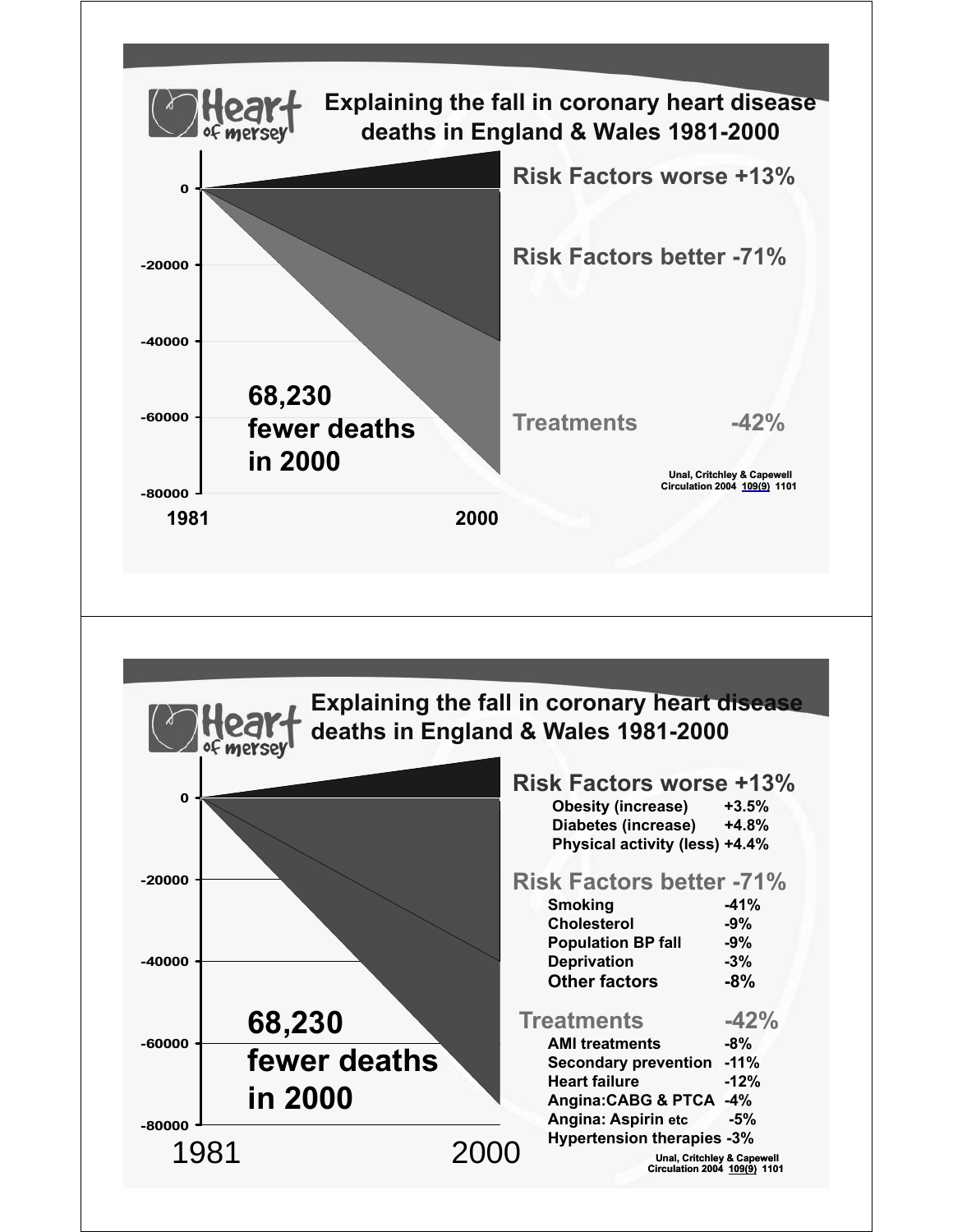

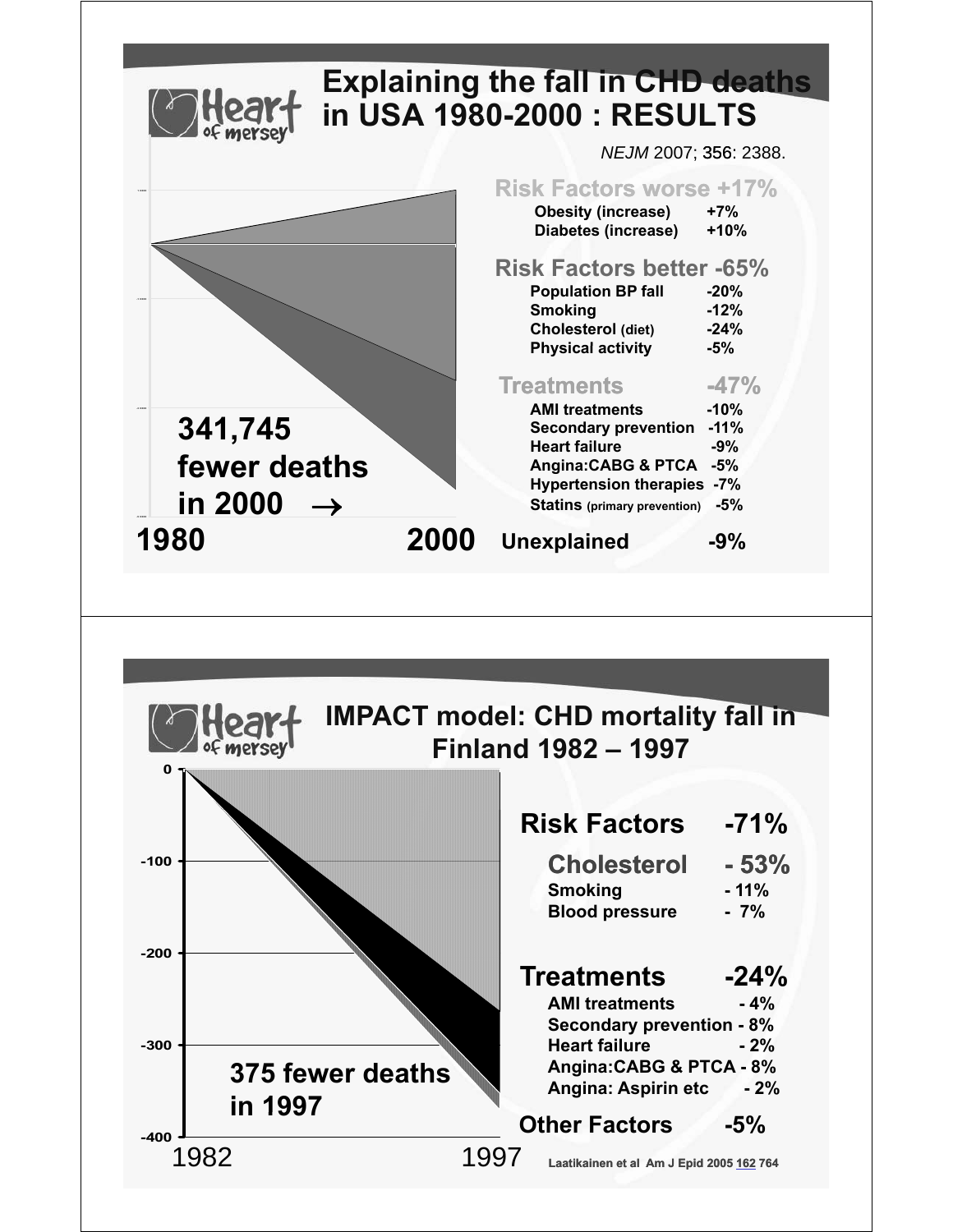## **Effective interventions are known summary**

Reductions in deaths from coronary heart disease in selected European countries: % attributed to interventions



Source: Bots 1996; Capewel 1999; Laatkainen 2005; Bennett 2006; Unal 2004



# **What about CHD trends in LOW** incidence populations?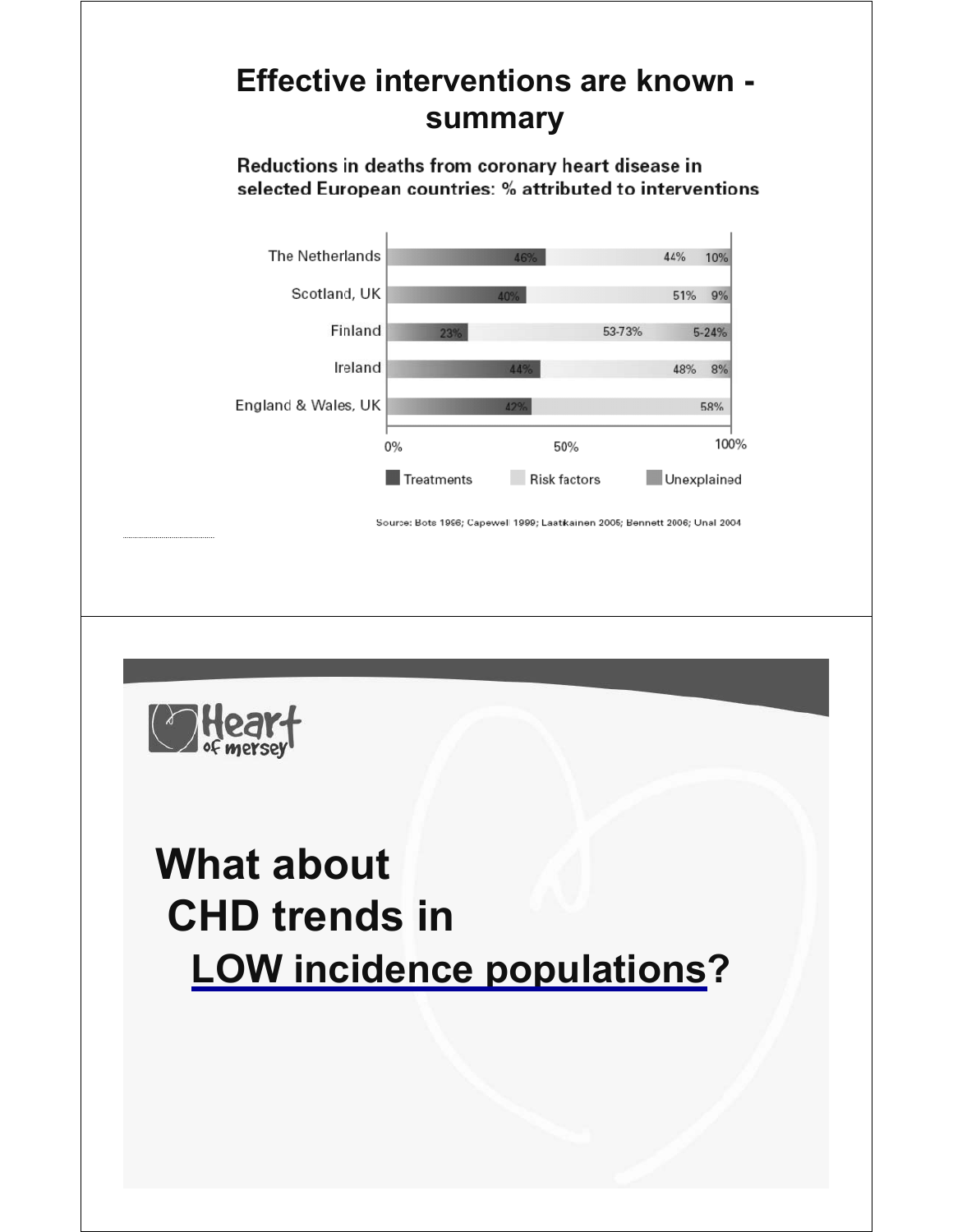

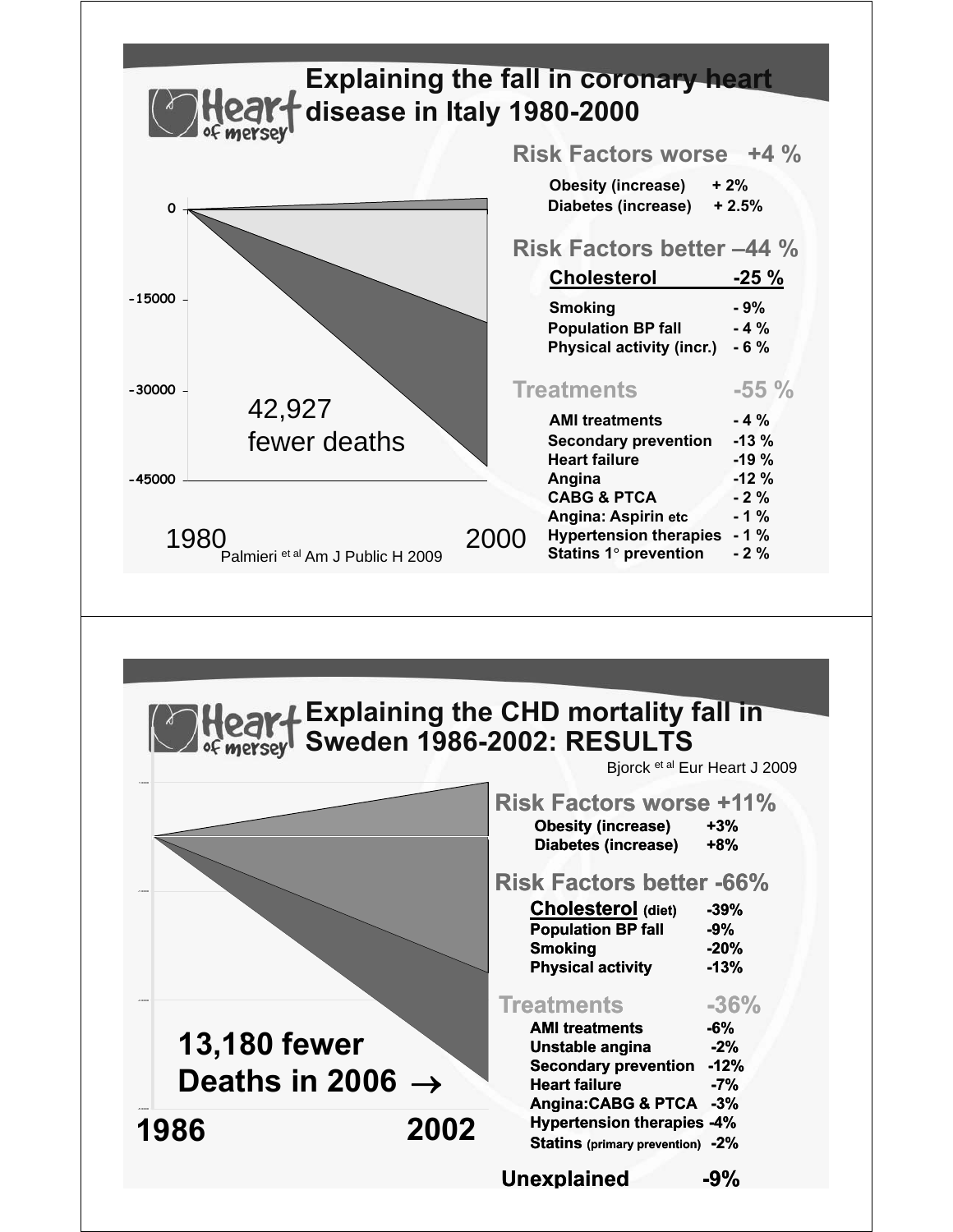

- **1. Replication in other populations**
- **2. Populations with RISING CHD**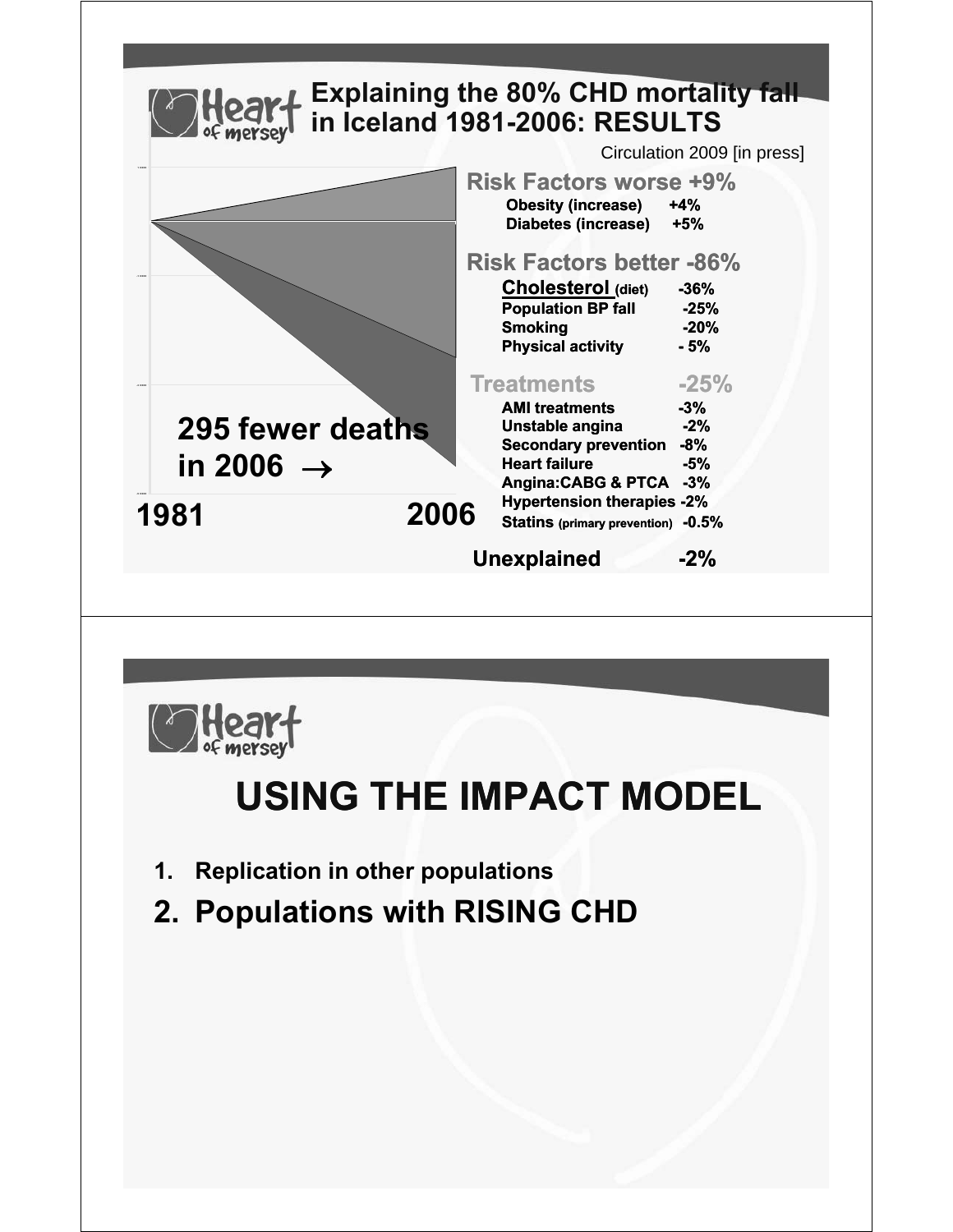



### **Summary - falls in CHD mortality:**

- **Prevention more powerful than treatments**
- **Cholesterol, blood pressure & smoking crucial (45% -75% due to risk factor reductions)**
- **Risk factor falls reflect population changes more than tablets**
- **CVD prevention has large potential to reduce future deaths**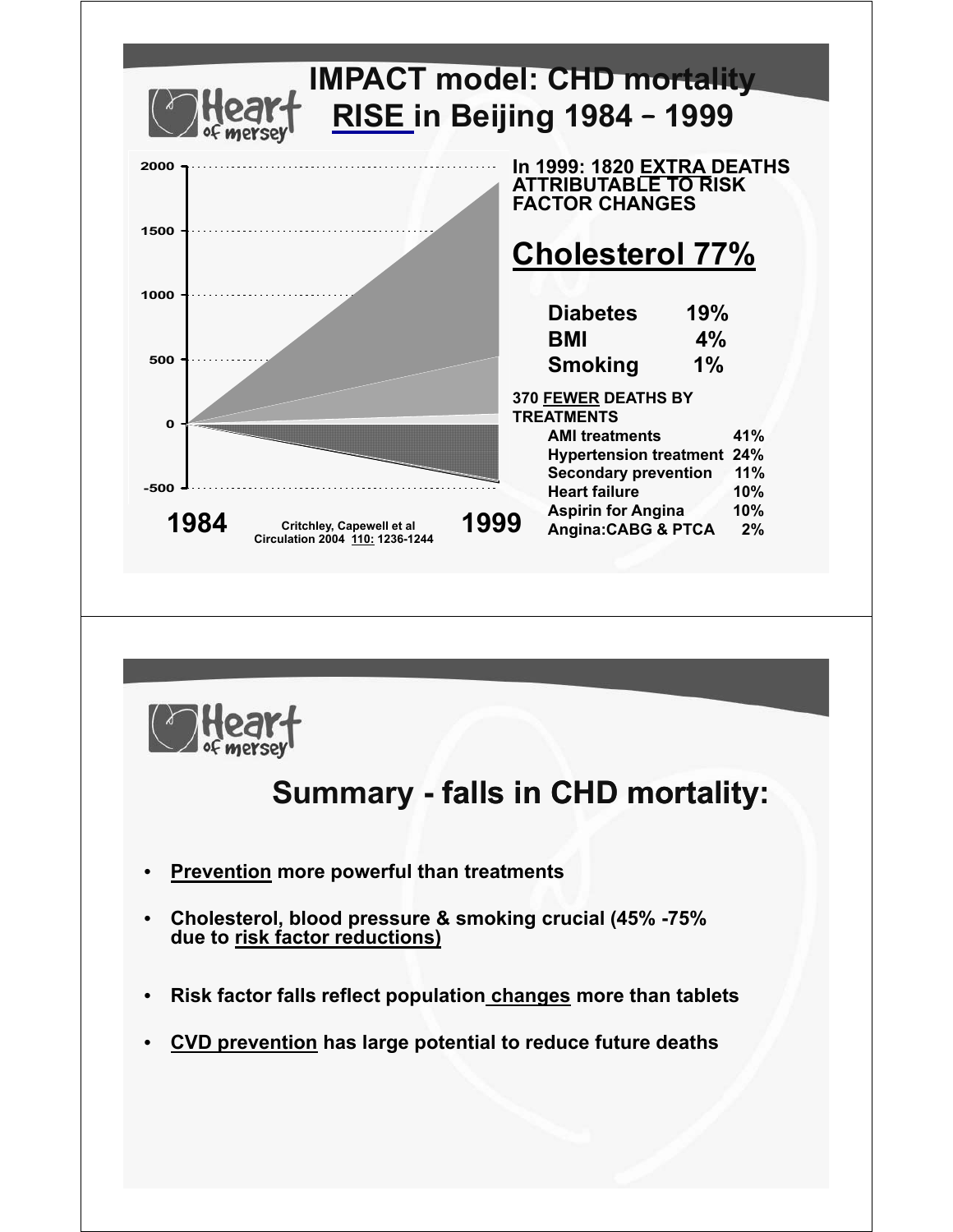

# **Opportunities for interventions**



#### **β Coefficients = % fall in CHD mortality per unit decrease in risk factor per unit decrease in risk**

**(from meta-analyses & cohorts)**

**Cholesterol lowering PSC 2007** 

⇓ **0.1mmol/l population mean cholesterol** ≅ ⇓ **4% reduction in CHD mortality**

**Blood pressure Blood** *PSC Lancet 2003 PSC Lancet* ⇓ **1 mm Hg Systolic BP** ≅ ⇓**2% CHD deaths**

**Smoking** *InterHEART 2004 InterHEART,* 

**1%** ⇓ **Smoking prevalence** ≅ ⇓**1% CHD deaths**

**Obesity** *Bodgers, 2007* 

**0.1 Kg/M2** ⇓ **BMI** ≅ ⇓ **0.25% CHD deaths**

**Ford et al, NEJM 2007 356 : 2388-**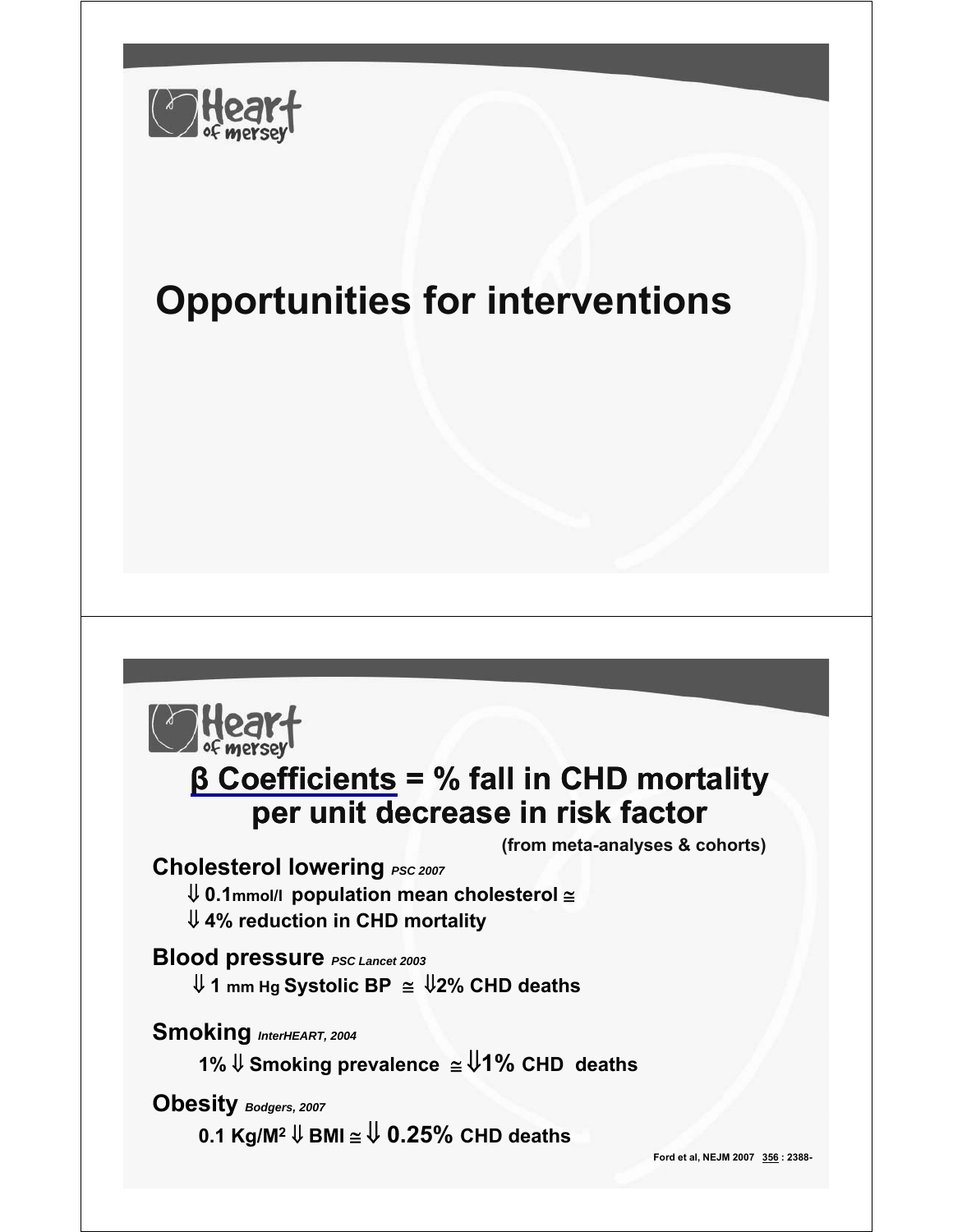